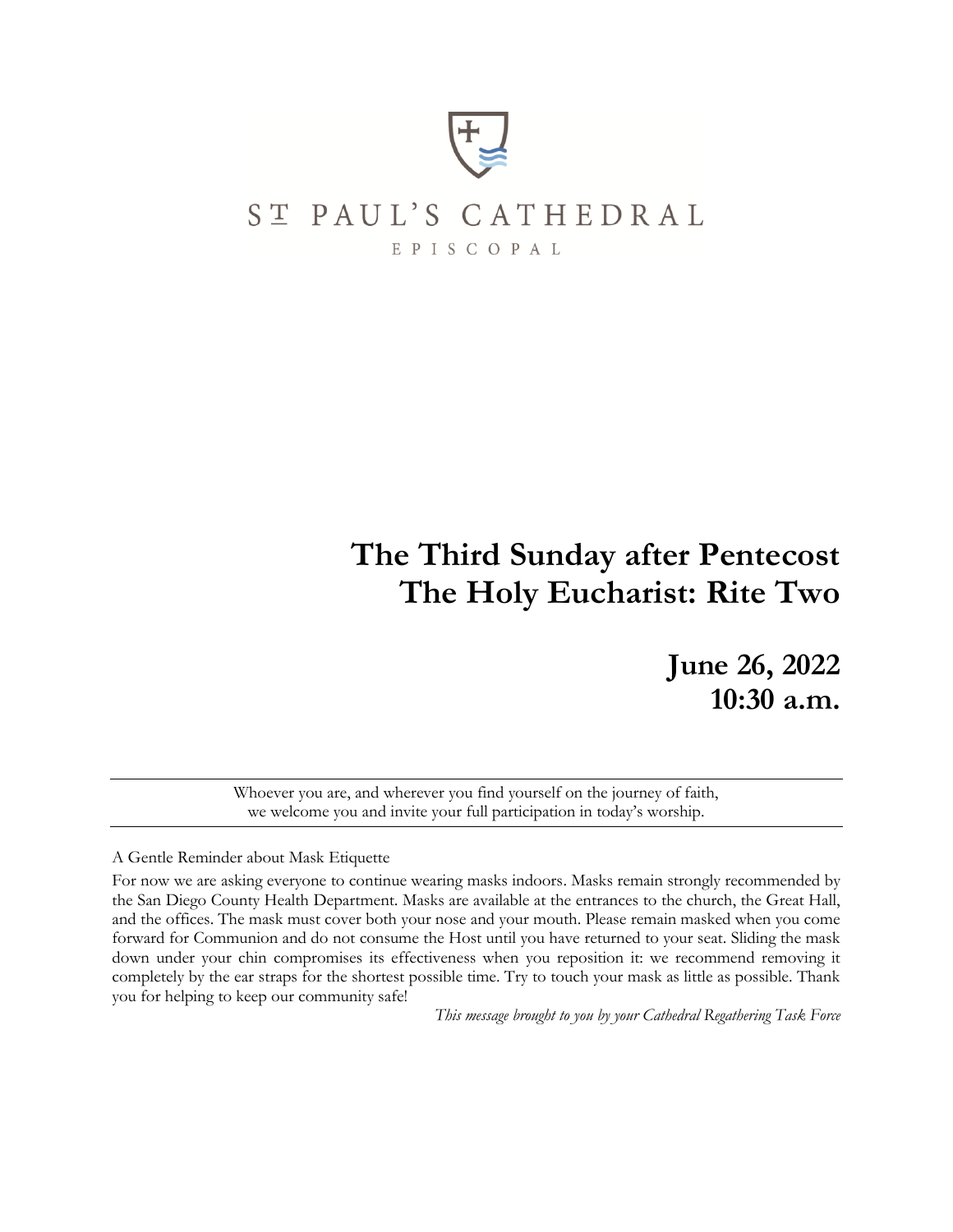*For the link to the webpage with the announcements and bulletins, click here:*  <https://stpaulcathedral.org/service-bulletin/>

*ASL interpretation is provided for those seated in the front pews on the left facing the Altar. Paper copies of the sermon are available at the entry porches.*

*This service is being streamed live and if you don't wish to be seen on camera, please ask an usher for appropriate seating. Services are regularly streamed and recorded and you can find them:* <http://www.stpaulcathedral.org/watch> *or on Facebook Live now.*

*If you're interested in more information about the cathedral's ministries, we would like to hear from you:* <http://stpaulcathedral.org/im-new/>

*Please remain masked and maintain physical distancing as appropriate. As a courtesy to others, please silence electronic devices.*

### **Organ Voluntary** *Improvisation*

*§ The people enter the cathedral and are seated for the Welcome and announcements.*

#### **Welcome and announcements.**

## **The Word of God** BCP 355

*§ Please stand as you are able for the tolling of the bell and remain masked while singing.*

#### **Hymn 525** AURELIA

The Church's one foun - da - tion is Je - sus Christ her Lord; 1  $\,2$ E lect from ev - ery na - tion, yet one o'er all the earth,  $\overline{\mathbf{3}}$ Though with scorn - ful won - der men her pressed, ä see sore op  $\overline{4}$ Mid toil and tri - bu - la - tion, and tu - mult of her war 5 Yet earth hath un - ion with God, the Three in One, she on

Gabriel Arregui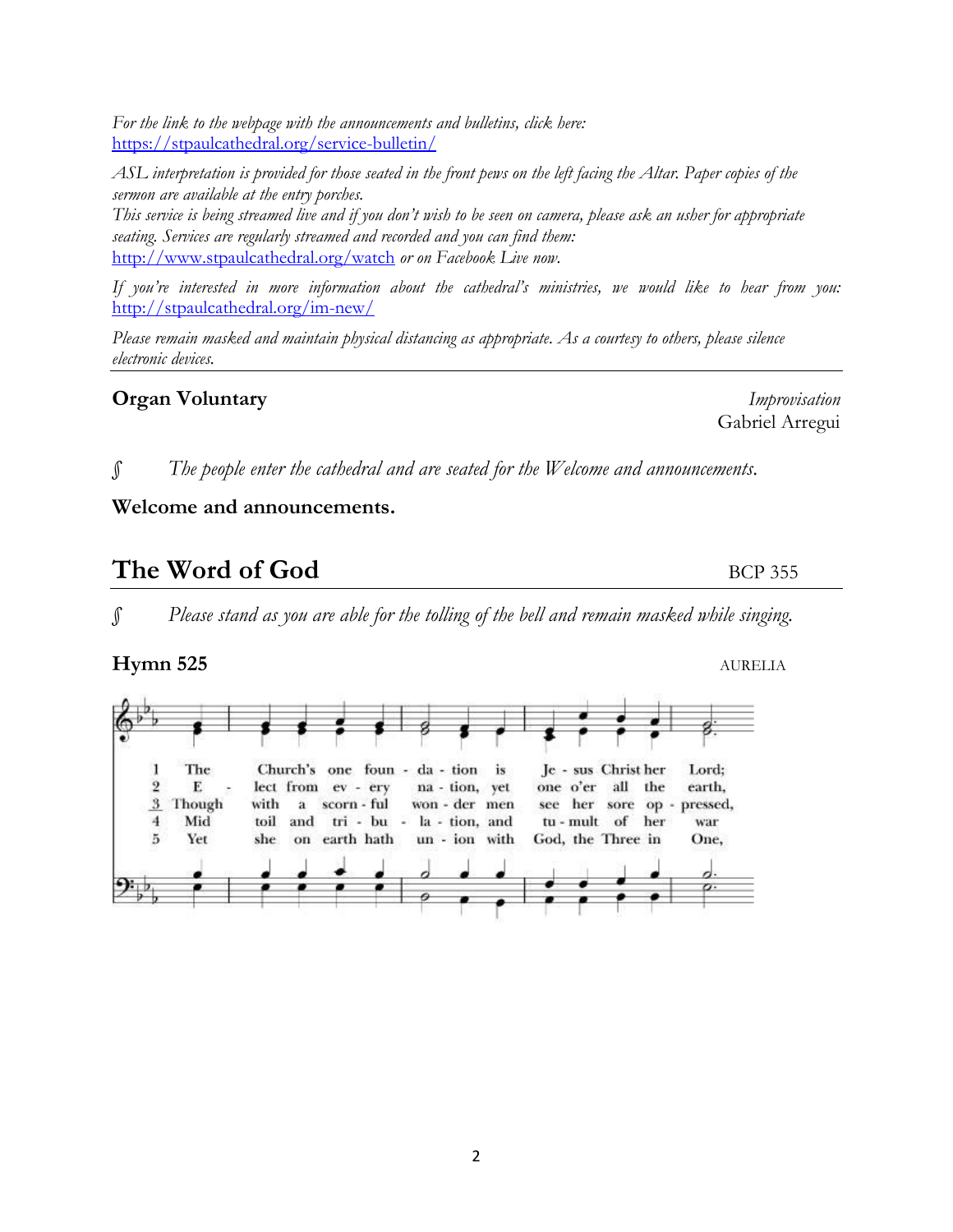

Words: Samuel John Stone (1839-1900) Music: *Aurelia,* Samuel Sebastian Wesley (1810-1876)

#### *Presider*

Blessed be God: Father, Son, and Holy Spirit.

#### *People* **And blessed be God's kingdom, now and for ever. Amen.**

#### *Presider*

Almighty God, to you all hearts are open, all desires known, and from you no secrets are hid: Cleanse the thoughts of our hearts by the inspiration of your Holy Spirit, that we may perfectly love you, and worthily magnify your holy Name; through Christ our Lord. **Amen.**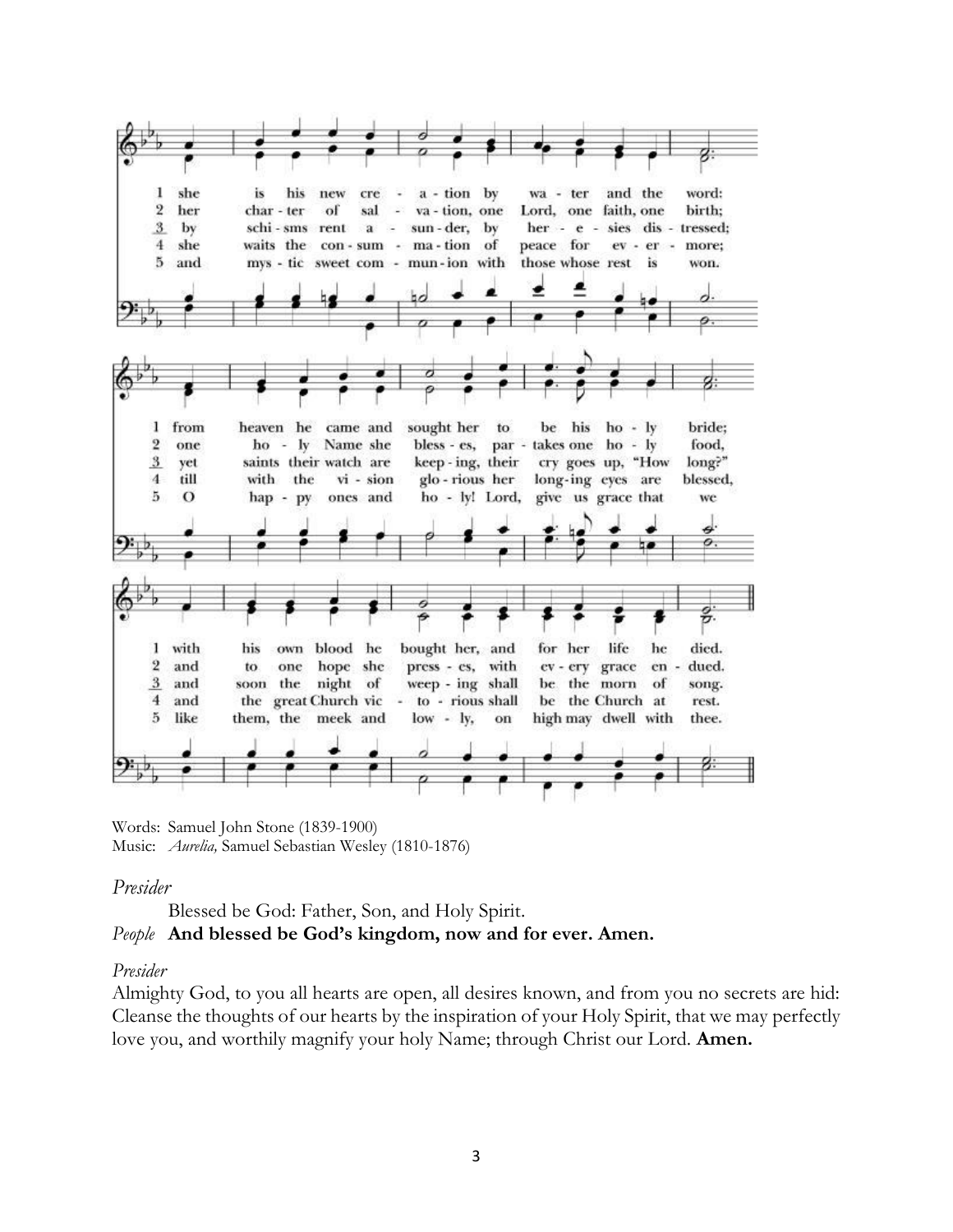![](_page_3_Figure_0.jpeg)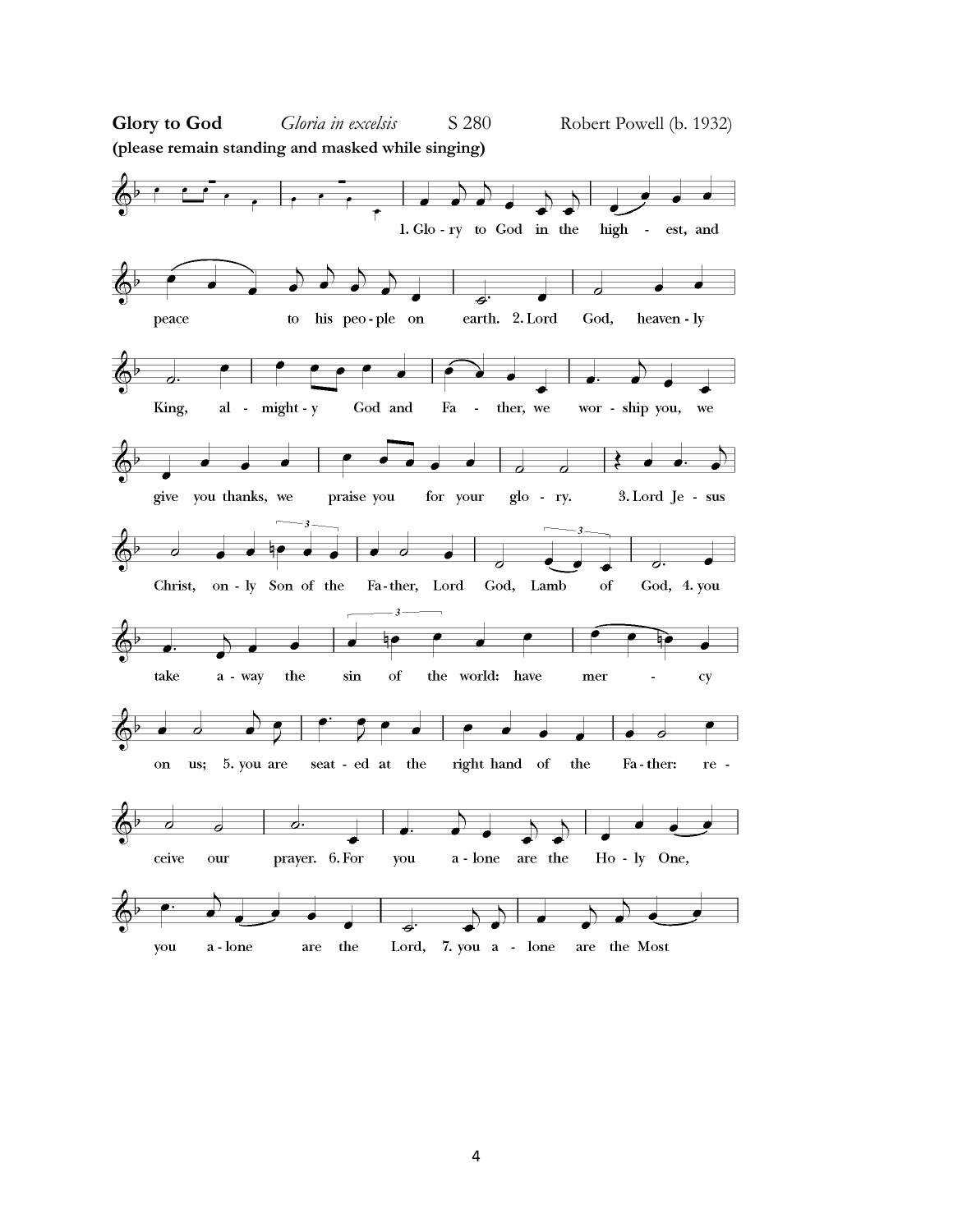![](_page_4_Figure_0.jpeg)

#### **The Collect of the Day**

*The Presider says to the people* The Lord be with you. *People* **And also with you.** *Presider* Let us pray.

#### *The Presider says the Collect.*

Almighty God, you have built your Church upon the foundation of the apostles and prophets, Jesus Christ himself being the chief cornerstone: Grant us so to be joined together in unity of spirit by their teaching, that we may be made a holy temple acceptable to you; through Jesus Christ our Lord, who lives and reigns with you and the Holy Spirit, one God, for ever and ever. **Amen.**

*§ Please be seated.*

#### **The Lessons**

*The First Lesson is read, the Reader first saying*

A Reading from the Second Book of Kings. 22 Kings 2:1-2, 6-14

When the LORD was about to take Elijah up to heaven by a whirlwind, Elijah and Elisha were on their way from Gilgal. Elijah said to Elisha, "Stay here; for the LORD has sent me as far as Bethel." But Elisha said, "As the LORD lives, and as you yourself live, I will not leave you." So they went down to Bethel.

Then Elijah said to him, "Stay here; for the LORD has sent me to the Jordan." But he said, "As the LORD lives, and as you yourself live, I will not leave you." So the two of them went on. Fifty men of the company of prophets also went, and stood at some distance from them, as they both were standing by the Jordan. Then Elijah took his mantle and rolled it up, and struck the water; the water was parted to the one side and to the other, until the two of them crossed on dry ground.

When they had crossed, Elijah said to Elisha, "Tell me what I may do for you, before I am taken from you." Elisha said, "Please let me inherit a double share of your spirit." He responded, "You have asked a hard thing; yet, if you see me as I am being taken from you, it will be granted you; if not, it will not." As they continued walking and talking, a chariot of fire and horses of fire separated the two of them, and Elijah ascended in a whirlwind into heaven.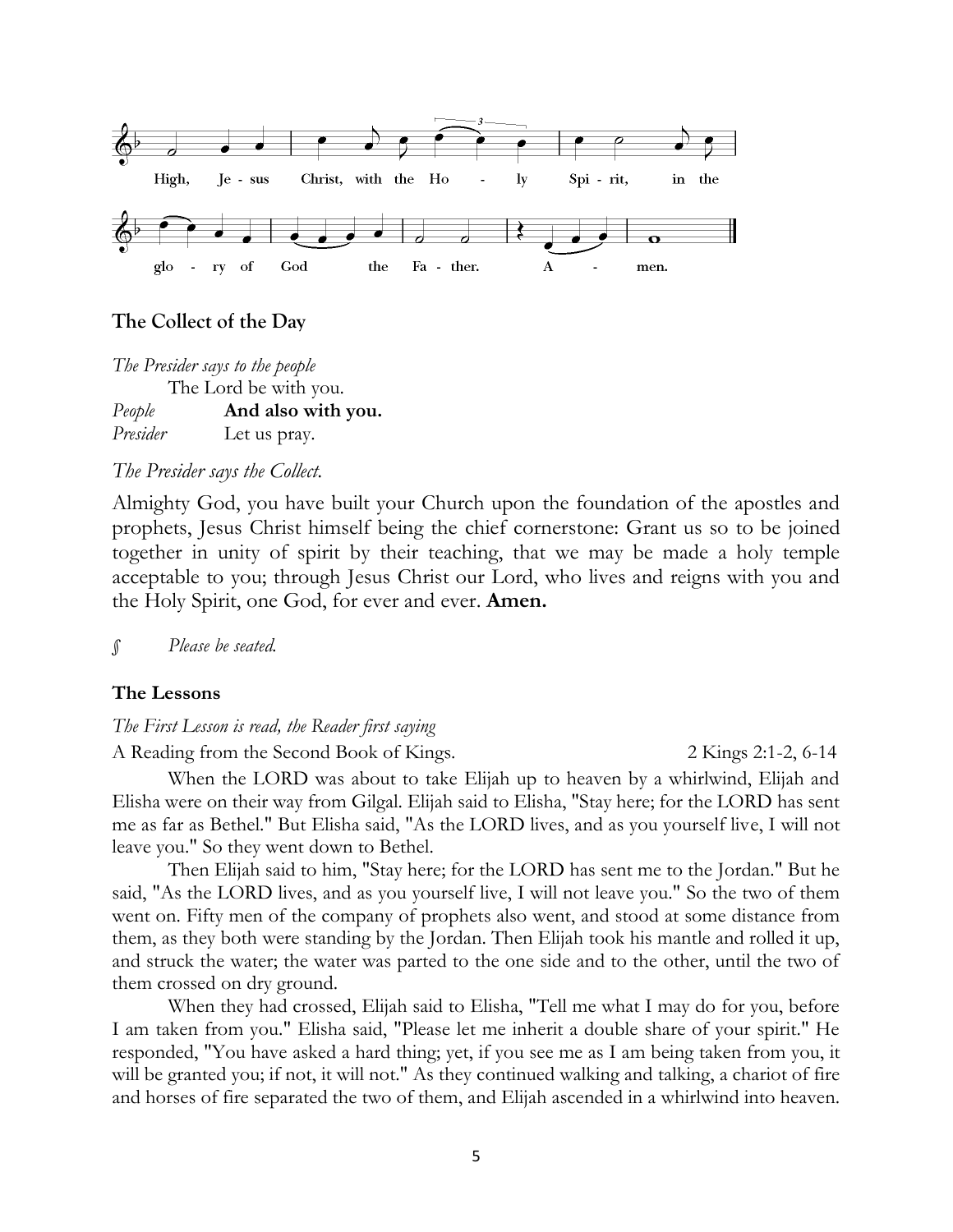Elisha kept watching and crying out, "Father, father! The chariots of Israel and its horsemen!" But when he could no longer see him, he grasped his own clothes and tore them in two pieces.

He picked up the mantle of Elijah that had fallen from him, and went back and stood on the bank of the Jordan. He took the mantle of Elijah that had fallen from him, and struck the water, saying, "Where is the LORD, the God of Elijah?" When he had struck the water, the water was parted to the one side and to the other, and Elisha went over.

*After each Lesson the Reader may say* The Word of the Lord. *Answer* **Thanks be to God.**

#### **The Psalm (choir)**

77:1-2, 11-20 *Voce mea ad Dominum (choir)* **BCP** 693

1 I will cry aloud to God; \*

I will cry aloud, and he will hear me.

- 2 In the day of my trouble I sought the Lord; \* my hands were stretched out by night and did not tire; I refused to be comforted.
- 11 I will remember the works of the LORD, \* and call to mind your wonders of old time.
- 12 I will meditate on all your acts \* and ponder your mighty deeds.
- 13 Your way, O God, is holy; \* who is so great a god as our God?
- 14 You are the God who works wonders \* and have declared your power among the peoples.
- 15 By your strength you have redeemed your people, \* the children of Jacob and Joseph.
- 16 The waters saw you, O God; the waters saw you and trembled; \* the very depths were shaken.
- 17 The clouds poured out water; the skies thundered; \* your arrows flashed to and fro;
- 18 The sound of your thunder was in the whirlwind; your lightnings lit up the world; \* the earth trembled and shook.

chant: Herbert Howells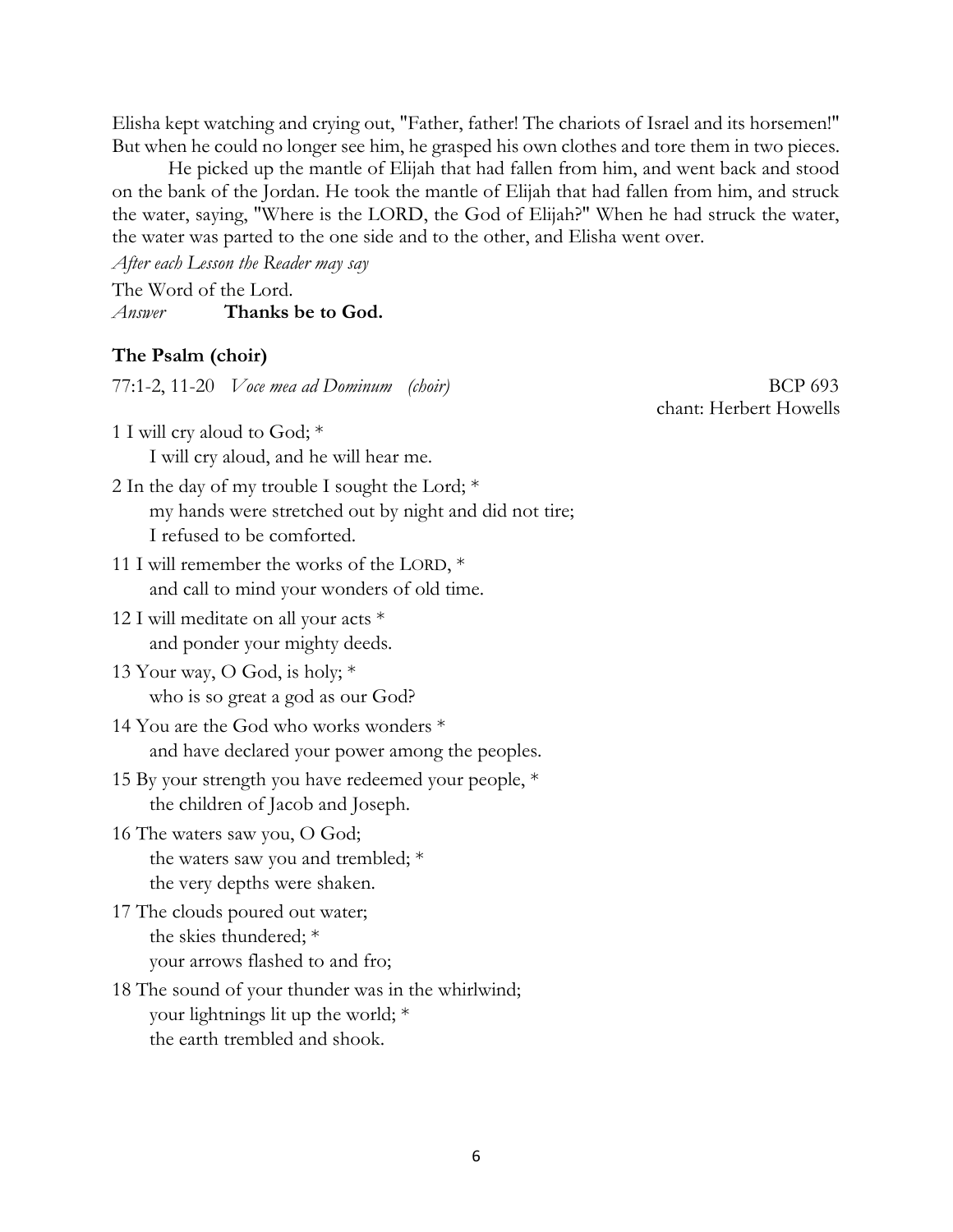19 Your way was in the sea,

and your paths in the great waters, \* yet your footsteps were not seen.

20 You led your people like a flock \* by the hand of Moses and Aaron.

#### *The Second Lesson is read, the Reader first saying*

A Reading from the Letter of Paul to the Galatians. Galatians 5:1,13-25

For freedom Christ has set us free. Stand firm, therefore, and do not submit again to a yoke of slavery.

For you were called to freedom, brothers and sisters; only do not use your freedom as an opportunity for self-indulgence, but through love become slaves to one another. For the whole law is summed up in a single commandment, "You shall love your neighbor as yourself." If, however, you bite and devour one another, take care that you are not consumed by one another.

Live by the Spirit, I say, and do not gratify the desires of the flesh. For what the flesh desires is opposed to the Spirit, and what the Spirit desires is opposed to the flesh; for these are opposed to each other, to prevent you from doing what you want. But if you are led by the Spirit, you are not subject to the law. Now the works of the flesh are obvious: fornication, impurity, licentiousness, idolatry, sorcery, enmities, strife, jealousy, anger, quarrels, dissensions, factions, envy, drunkenness, carousing, and things like these. I am warning you, as I warned you before: those who do such things will not inherit the kingdom of God.

By contrast, the fruit of the Spirit is love, joy, peace, patience, kindness, generosity, faithfulness, gentleness, and self-control. There is no law against such things. And those who belong to Christ Jesus have crucified the flesh with its passions and desires. If we live by the Spirit, let us also be guided by the Spirit.

*The Reader may say*

The Word of the Lord.

*Answer* **Thanks be to God.**

*§ Please stand as able when the Presider stands and masked while singing.*

#### **Alleluia Verse (Cantor, then all repeat)**

*Alleluia. Alleluia. Alleluia.* **Your words, O Lord, are spirit / and life;\* you have the words / of everlasting life.** *Alleluia. Alleluia. Alleluia.*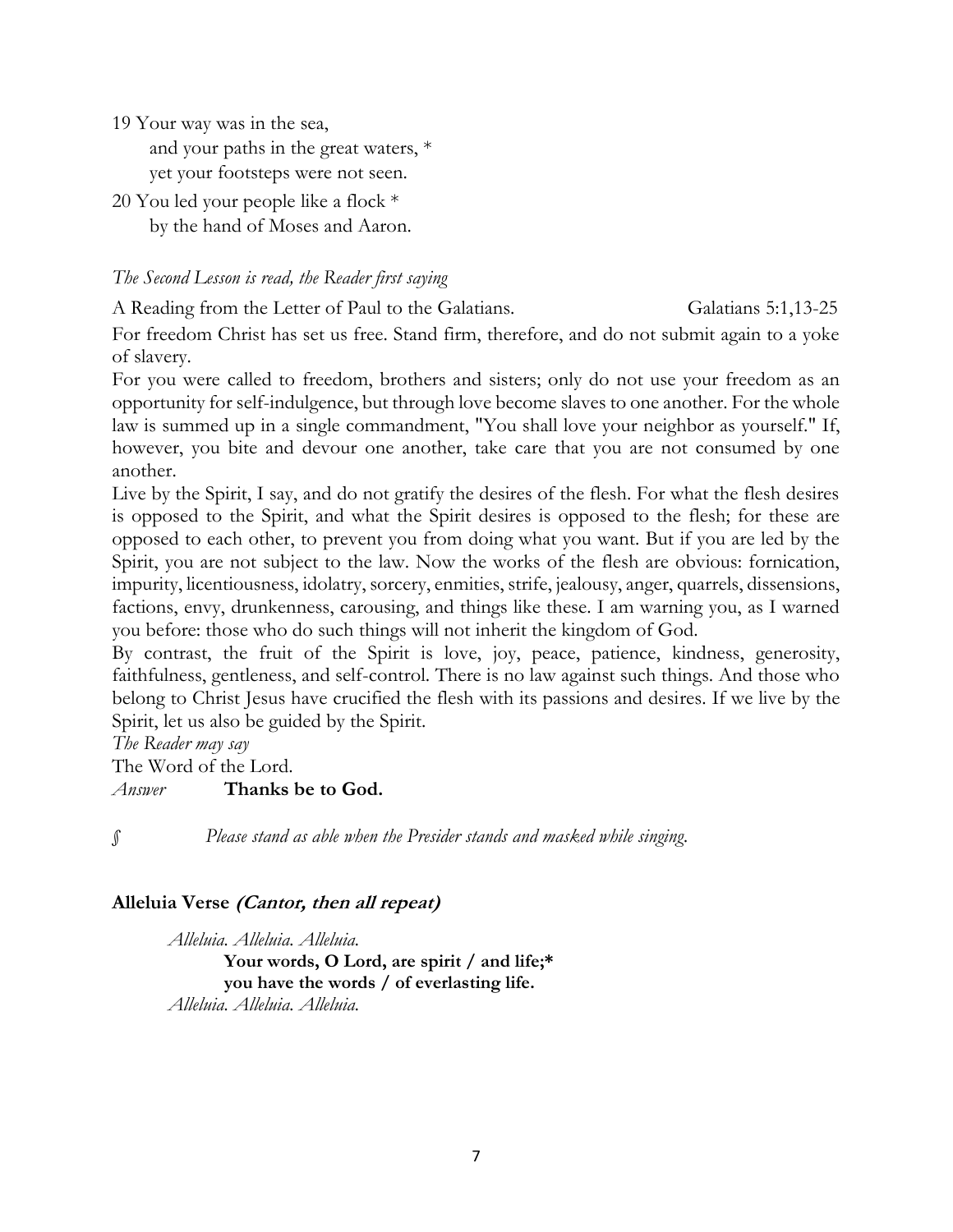#### **The Holy Gospel** Luke 9:51-62

*The Deacon reads the Gospel, first saying* The Holy Gospel of our Lord Jesus Christ according to Luke. *People* **Glory to you, Lord Christ.**

When the days drew near for Jesus to be taken up, he set his face to go to Jerusalem. And he sent messengers ahead of him. On their way they entered a village of the Samaritans to make ready for him; but they did not receive him, because his face was set toward Jerusalem. When his disciples James and John saw it, they said, "Lord, do you want us to command fire to come down from heaven and consume them?" But he turned and rebuked them. Then they went on to another village.

As they were going along the road, someone said to him, "I will follow you wherever you go." And Jesus said to him, "Foxes have holes, and birds of the air have nests; but the Son of Man has nowhere to lay his head." To another he said, "Follow me." But he said, "Lord, first let me go and bury my father." But Jesus said to him, "Let the dead bury their own dead; but as for you, go and proclaim the kingdom of God." Another said, "I will follow you, Lord; but let me first say farewell to those at my home." Jesus said to him, "No one who puts a hand to the plow and looks back is fit for the kingdom of God."

The Gospel of the Lord.

#### *People* **Praise to you, Lord Christ.**

*§ Please be seated at the introduction of the sermon.*

**The Sermon** The Very Rev. Penny Bridges

*§ After a moment of silence, please stand as able for the Nicene Creed.*

### **The Nicene Creed**

*(Presider and people)*

**We believe in one God, the Father, the Almighty, maker of heaven and earth, of all that is, seen and unseen.**

**We believe in one Lord, Jesus Christ, the only Son of God, eternally begotten of the Father, God from God, Light from Light, true God from true God, begotten, not made, of one Being with the Father. Through him all things were made. For us and for our salvation he came down from heaven:**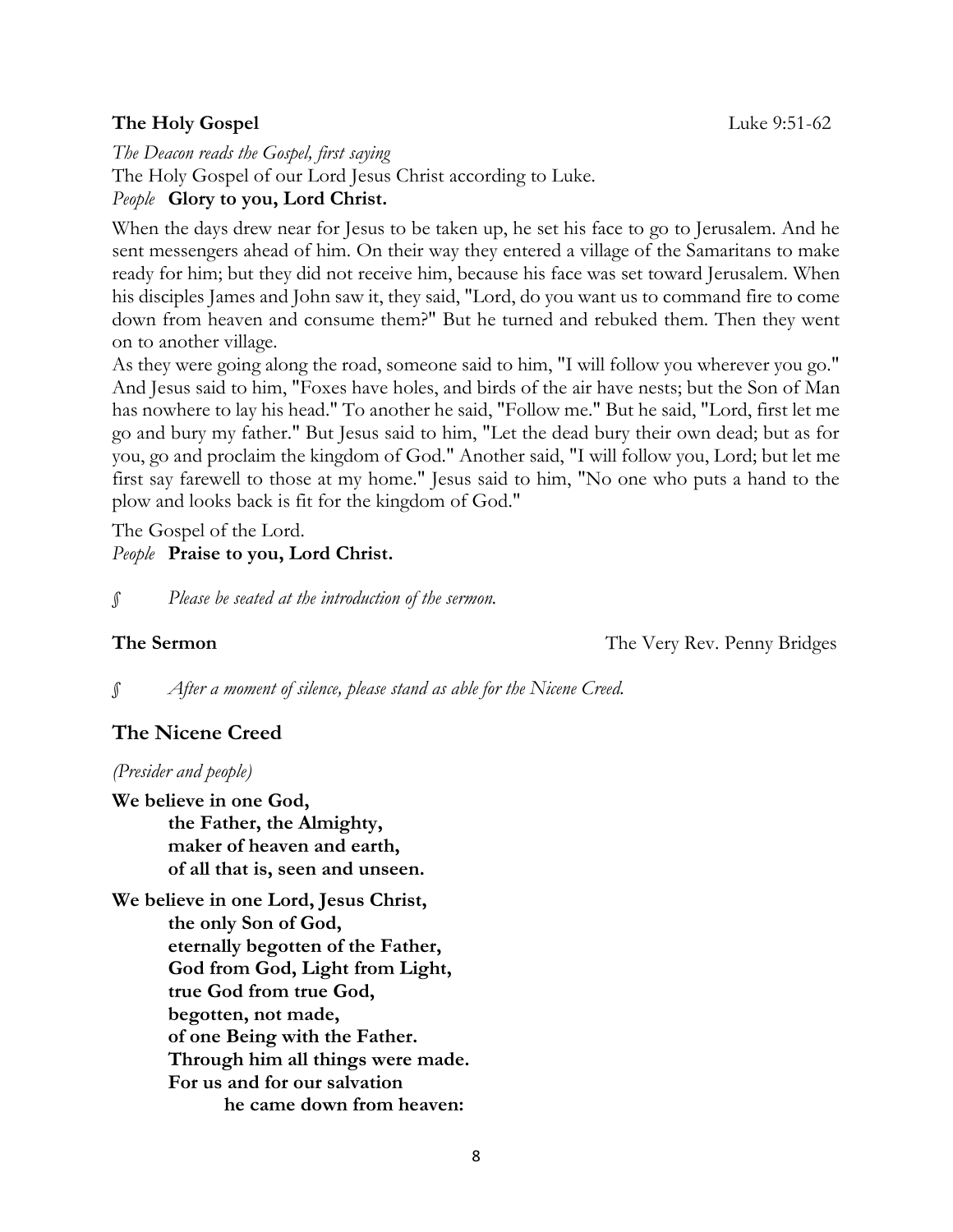**by the power of the Holy Spirit he became incarnate from the Virgin Mary, and was made man. For our sake he was crucified under Pontius Pilate; he suffered death and was buried. On the third day he rose again in accordance with the Scriptures; he ascended into heaven and is seated at the right hand of the Father. He will come again in glory to judge the living and the dead, and his kingdom will have no end. We believe in the Holy Spirit, the Lord, the giver of life, who proceeds from the Father and the Son. With the Father and the Son he is worshiped and glorified. He has spoken through the Prophets. We believe in one holy catholic and apostolic Church. We acknowledge one baptism for the forgiveness of sins. We look for the resurrection of the dead, and the life of the world to come. Amen.**

#### **The Prayers of the People** Form III BCP 387

*The Deacon bids the prayers.* Let us pray for the Church and for the world.

*The Leader and People pray responsively.* Father, we pray for your holy catholic Church; People **That we all may be one.**

Grant that every member of the Church may truly and humbly serve you; **That your Name may be glorified by all people.**

We pray for all bishops, priests, and deacons; **That they may be faithful ministers of your Word and Sacraments.**

We pray for the welfare of the world; for your creation, especially in this critical time of climate change, and for all who govern and hold authority in the nations of the world; **That there may be justice and peace on the earth.**

Give us grace to do your will in all that we undertake; **That our works may find favor in your sight.**

Have compassion on the unsheltered, and on all who suffer from any grief or trouble; **That they may be delivered from their distress.**

Give to the departed eternal rest. **Let light perpetual shine upon them.**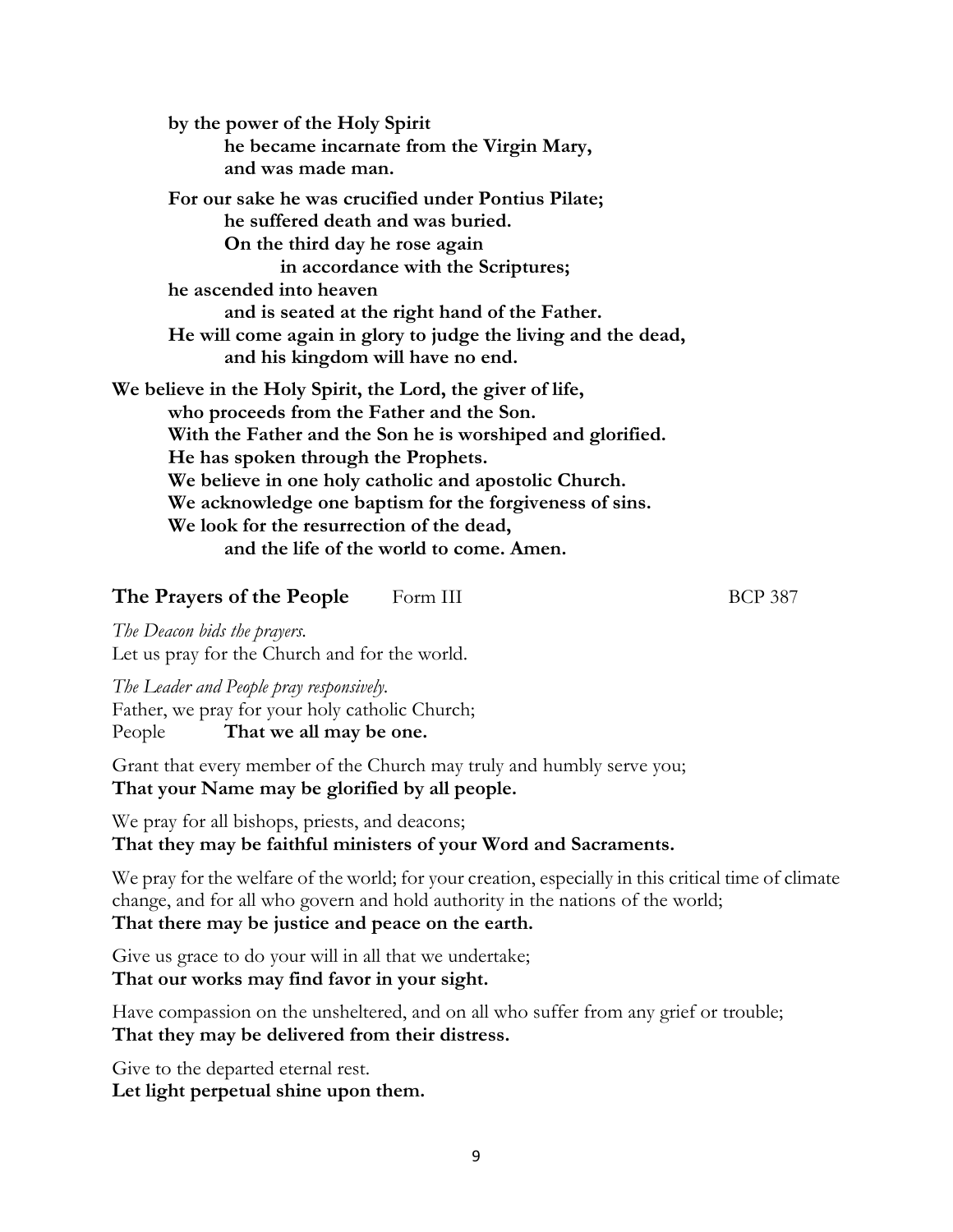*The Intercessor offers prayers on behalf of the congregation and bids their prayers.*

We praise you for your saints who have entered into joy; **May we also come to share in your heavenly kingdom.**

Let us pray for our own needs and those of others.

*The Intercessor offers prayers on behalf of the congregation and bids their prayers.*

We thank you, Lord, for all the blessings of this life. *The Intercessor offers thanksgivings on behalf of the congregation and bids their prayers.*

#### *Silence*

#### *The Presider says the concluding Collect*

Lord, hear the prayers of your people; and what we have asked faithfully, grant that we may obtain effectually, to the glory of your Name; through Jesus Christ our Lord. **Amen.**

#### **Confession of Sin**

*The Deacon says to the People* Let us confess our sins against God and our neighbor.

#### *Silence may be kept.*

#### *Deacon and People together*

**Most merciful God, we confess that we have sinned against you in thought, word, and deed, by what we have done, and by what we have left undone. We have not loved you with our whole heart; we have not loved our neighbors as ourselves. We are truly sorry and we humbly repent. For the sake of your Son Jesus Christ, have mercy on us and forgive us; that we may delight in your will, and walk in your ways, to the glory of your Name. Amen.**

#### *The Presider says*

Almighty God have mercy on you, forgive you all your sins through our Lord Jesus Christ, strengthen you in all goodness, and by the power of the Holy Spirit keep you in eternal life. **Amen.**

#### **The Peace**

*Presider* The peace of the Lord be always with you. *People* **And also with you.** *§ The People offer each other a socially distanced sign of the Peace.*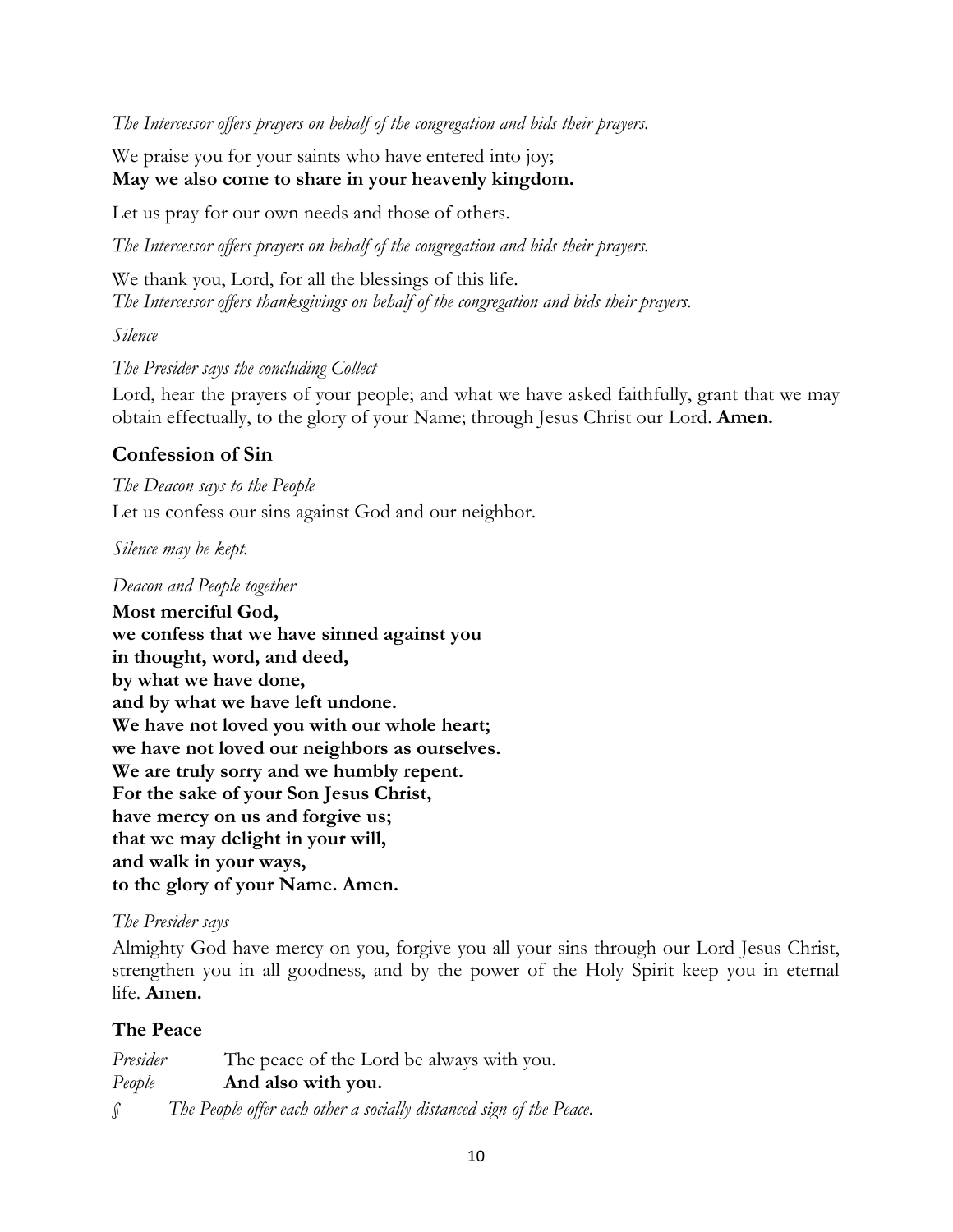**Recognition and Celebration for Graduation from Education for Ministry**

Sandy Lawrenson Don Pellioni Roxanne Perfect-Knight Jill Sanford

### **The Holy Communion**

*§ Please remain standing until the offertory sentence has been given then be seated for the anthem.*

**At the Offertory, anthem** *Draw us in the Spirit's tether* Harold Friedell (1905-1958) Draw us in the Spirit's tether; For when humbly, in thy name, two or three are met together, thou art in the midst of them. Alleluia! Touch we now thy garment's hem. As the brethren used to gather in the name of Christ to sup, then with thanks to God the Father break the bread and bless the cup, Alleluia! So knit thou our Friendship up. All our meals and all our living Make as sacraments of thee, That by caring, helping, giving, We may true disciples be. Alleluia! We will serve thee faithfully. [Text: Percy Dearmer (1867-1936)]

*§ Please stand as able for the following hymn and remain masked while singing.*

**Hymn 524** ST THOMAS (WILLIAMS)

![](_page_10_Figure_8.jpeg)

Words: Timothy Dwight (1725-1817) Music: *St. Thomas (Williams),* melody Aaron Williams*,* (1731-1776); harm. Lowell Mason (1792-1872)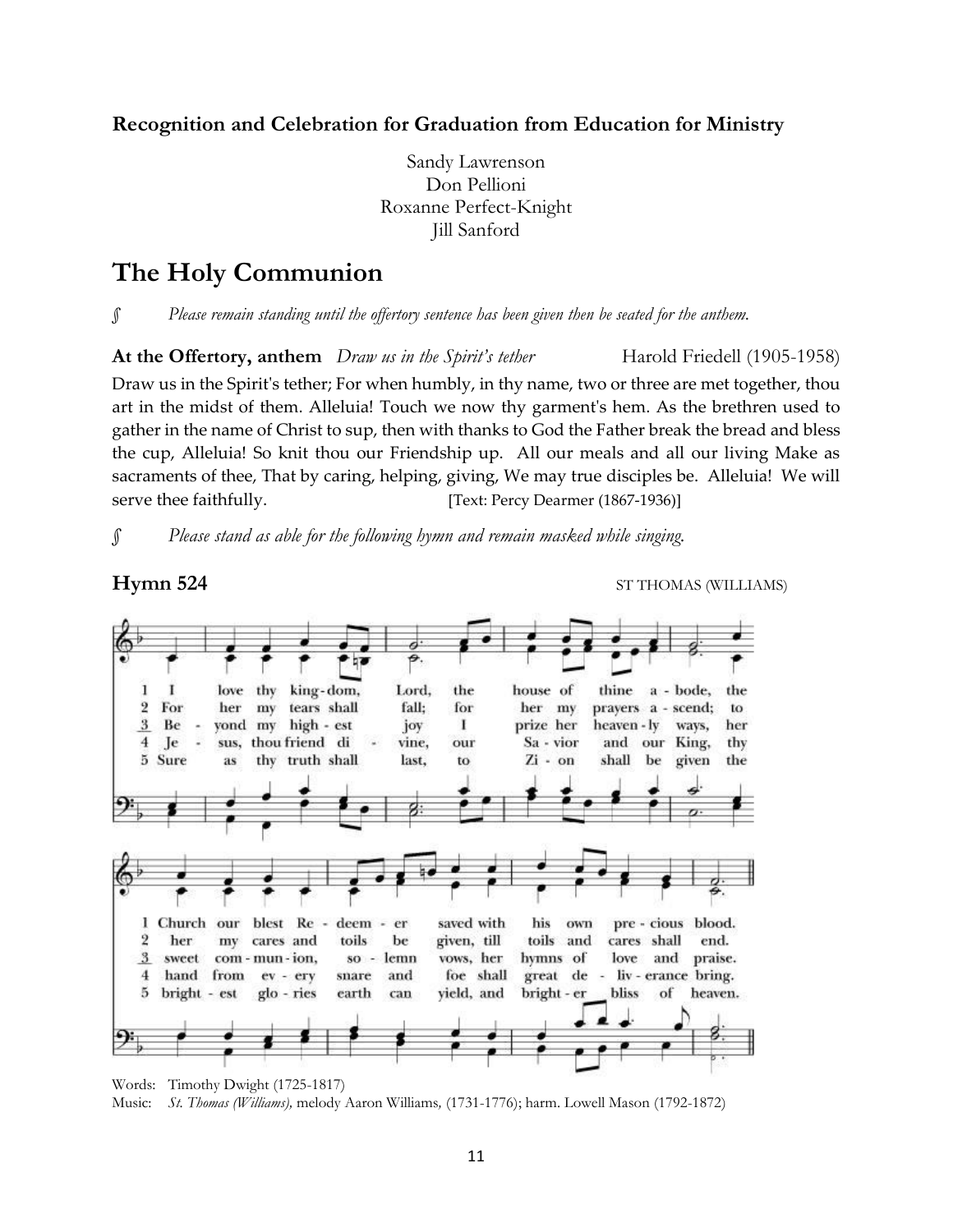![](_page_11_Figure_0.jpeg)

![](_page_11_Figure_1.jpeg)

#### *The Presider continues*

It is right, and a good and joyful thing, always and everywhere to give thanks to you, Father Almighty, Creator of heaven and earth.

For you are the source of light and life, you made us in your image, and called us to new life in Jesus Christ our Lord.

Therefore we praise you, joining our voices with Angels and Archangels and with all the company of heaven, who for ever sing this hymn to proclaim the glory of your Name:

**Sanctus** (*Presider and People*) S 129 Powell

**(Please remain masked while singing)**

![](_page_11_Figure_9.jpeg)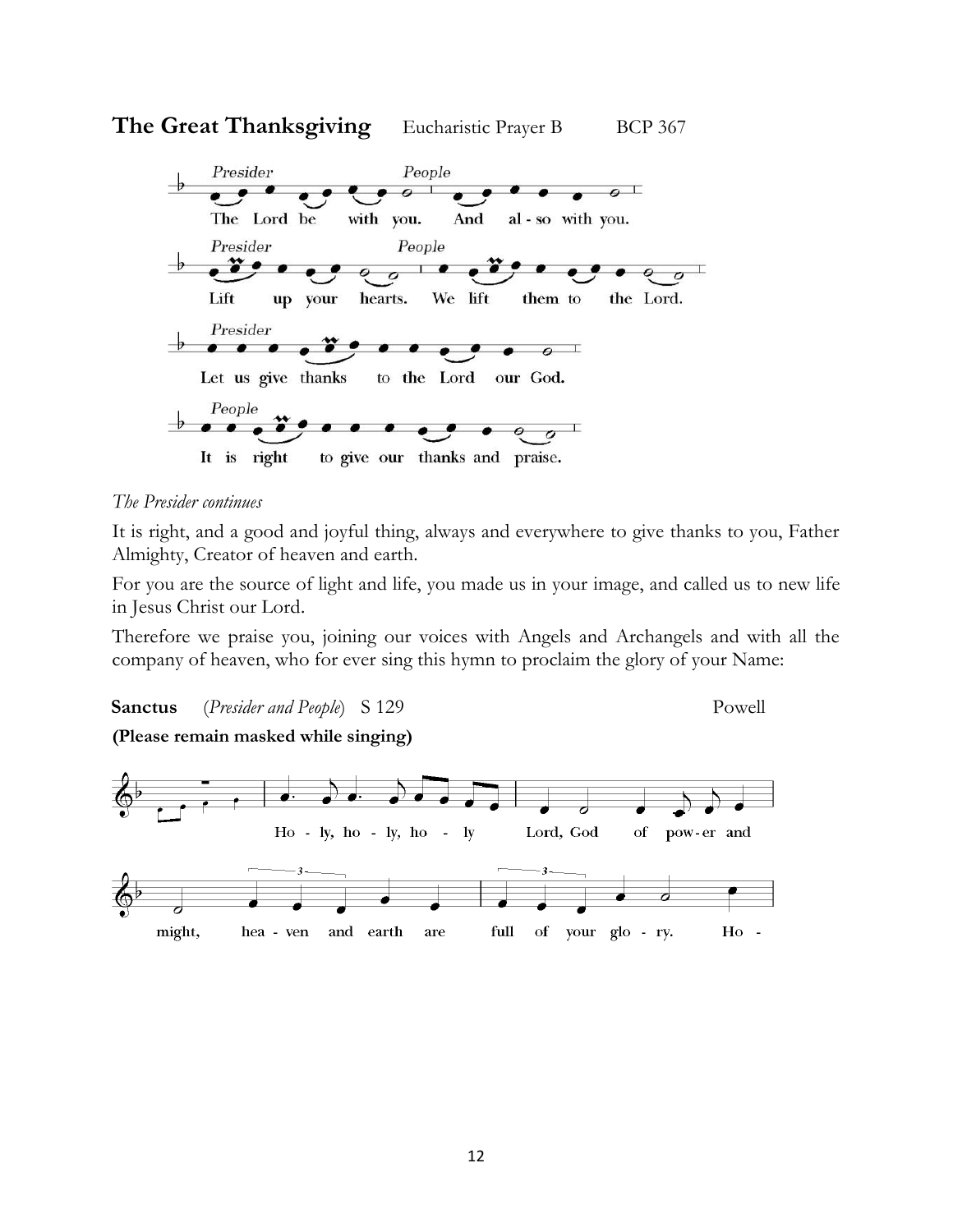![](_page_12_Figure_0.jpeg)

#### *The Presider continues*

We give thanks to you, O God, for the goodness and love which you have made known to us in creation; in the calling of Israel to be your people; in your Word spoken through the prophets; and above all in the Word made flesh, Jesus, your Son. For in these last days you sent him to be incarnate from the Virgin Mary, to be the Savior and Redeemer of the world. In him, you have delivered us from evil, and made us worthy to stand before you. In him, you have brought us out of error into truth, out of sin into righteousness, out of death into life.

On the night before he died for us, our Lord Jesus Christ took bread; and when he had given thanks to you, he broke it, and gave it to his disciples, and said, "Take, eat: This is my Body, which is given for you. Do this for the remembrance of me."

After supper he took the cup of wine; and when he had given thanks, he gave it to them, and said, "Drink this, all of you: This is my Blood of the new Covenant, which is shed for you and for many for the forgiveness of sins. Whenever you drink it, do this for the remembrance of me."

Therefore, according to his command, O Father,

#### *Presider and People*

#### **We remember his death, We proclaim his resurrection, We await his coming in glory;**

#### *The Presider continues*

And we offer our sacrifice of praise and thanksgiving to you, O Lord of all; presenting to you, from your creation, this bread and this wine.

We pray you, gracious God, to send your Holy Spirit upon these gifts that they may be the Sacrament of the Body of Christ and his Blood of the new Covenant. Unite us to your Son in his sacrifice, that we may be acceptable through him, being  $\blacktriangleright$  sanctified by the Holy Spirit. In the fullness of time, put all things in subjection under your Christ, and bring us to that heavenly country where, with the blessed Virgin Mary, blessed Paul, and all your saints, we may enter the everlasting heritage of your sons and daughters; through Jesus Christ our Lord, the firstborn of all creation, the head of the Church, and the author of our salvation.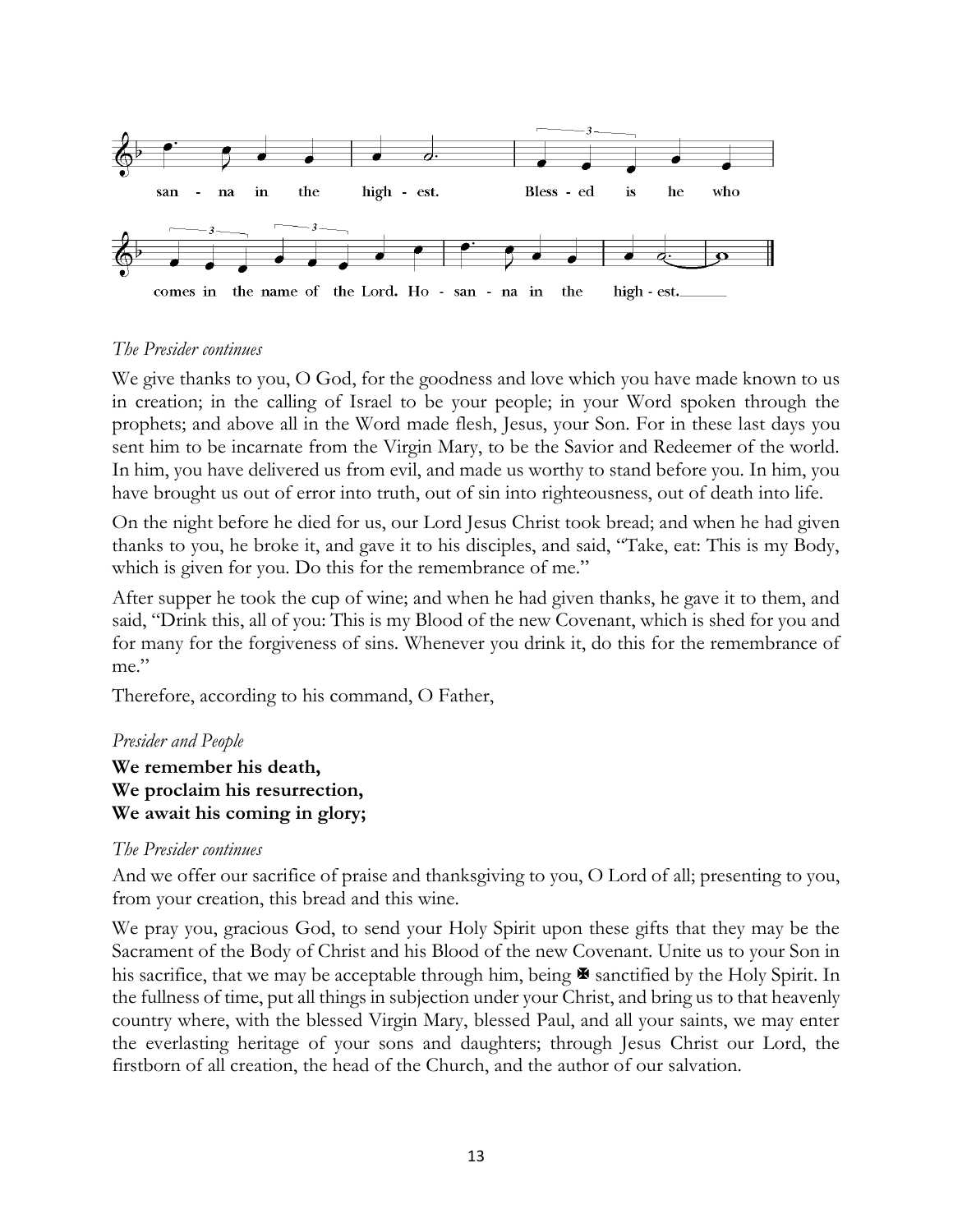By him, and with him, and in him, in the unity of the Holy Spirit all honor and glory is yours, Almighty Father, now and for ever. **AMEN.**

And now, as our Savior Christ has taught us, we are bold to say,

#### **The Lord's Prayer (Presider and People)**

## **(Please remain masked while singing)**

![](_page_13_Figure_4.jpeg)

#### **The Fraction: The Breaking of the Bread**

*A period of silence follows as the Bread is broken*.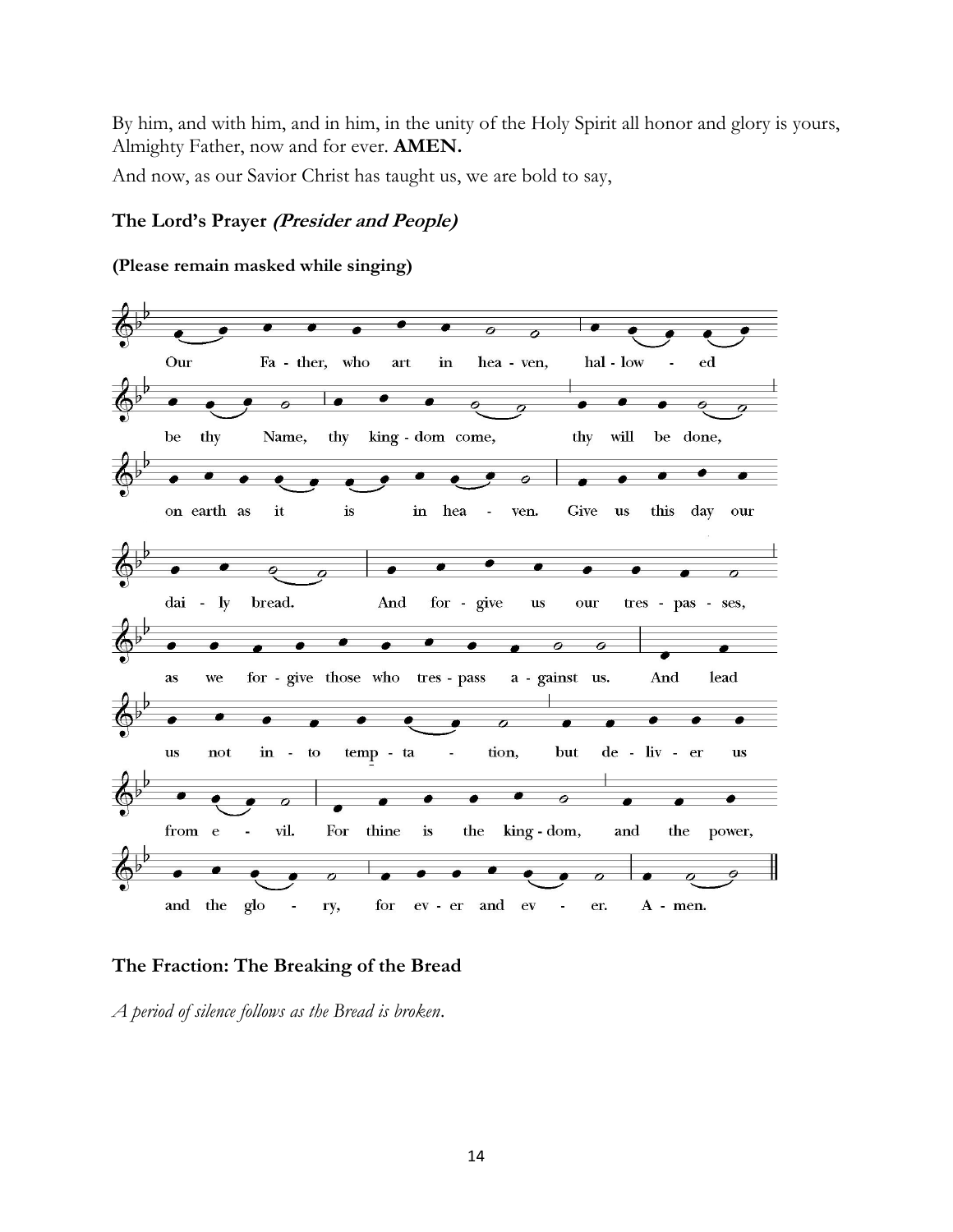#### **Fraction Anthem: Christ our Passover** S 154

**(Please remain masked while singing)**

![](_page_14_Figure_3.jpeg)

Title: The Holy Eucharist, Fraction Anthem: Christ our Passover Music: From *New Plainsong*; David Hurd (b. 1950)

#### **The Invitation**

This is the table, not of the church but of Jesus Christ.

It is made ready for those who love him and who want to love him more.

So come, you who have much faith and you who have little;

you who have been here often and you who have not been for a long time or ever before; you who have tried to follow and you who have failed;

come, not because the Church invites you;

it is Christ, and he invites you to meet him here.

The Iona Community Worship Book

*Presider* The Gifts of God for the People of God.

*After the Invitation has been given, please be seated until you are ushered to the communion stations at the Crossing. Please take your purse or valuables with you.*

*At Communion time we will offer the Host with the option to have it partially intincted (dipped) by the Eucharistic Minister into the wine and placed in the communicant's hand. For the time being we will not offer the option of drinking from the Common Cup. Please come forward, keeping your mask on and return to your seat before removing your mask to consume the Host. You may choose to receive only the dry Host or to receive a blessing instead of the sacrament.*

*As you come forward, please use one of these three gestures to indicate your preference:*

❖*To receive the host with wine, extend both your hands, palm up.*

❖*To receive only the host, extend one hand, palm up.*

❖*To receive a blessing, cross your hands at your shoulders*

*If you need to receive a gluten-free wafer, please go to the station at the extreme left.*

+ *Laying on of hands for healing – for your own needs or for the needs of another person - is available during Communion at the healing station north of the communion rail.*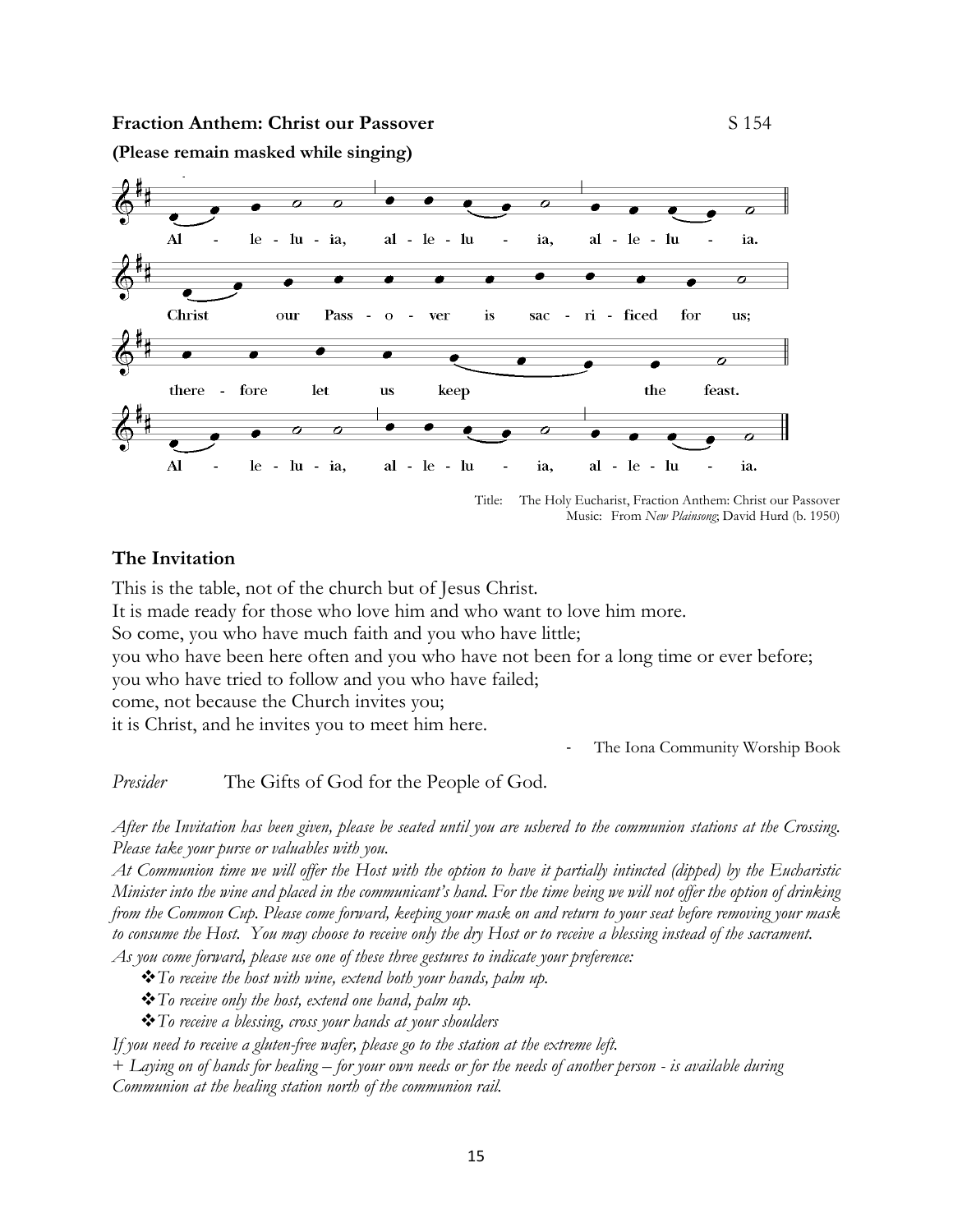#### **At the Communion, anthem** *Be still, my soul*

Percy Whitlock (1903-1946)

Be still, my soul, for God is near; The Great High Priest is with thee now; The Lord of Life Himself is here, Before whose face the angels bow. To make thy heart His lowly throne Thy Saviour God in love draws nigh. He gives Himself unto His own, For whom He once came down to die. I come, O Lord, for Thou dost call, To blend my pleading prayer with Thine: To Thee I give myself, my all And feed on Thee, and make Thee mine. Amen.

§ *After a moment of silence, please stand as you are able for the following prayer*

#### **The Postcommunion Prayer**

| Let us pray.                                      |
|---------------------------------------------------|
| Eternal God, heavenly Father,                     |
| you have graciously accepted us as living members |
| of your Son our Savior Jesus Christ,              |
| and you have fed us with spiritual food           |
| in the Sacrament of his Body and Blood.           |
| Send us now into the world in peace,              |
| and grant us strength and courage                 |
| to love and serve you                             |
| with gladness and singleness of heart;            |
| through Christ our Lord. Amen.                    |
|                                                   |

#### **The Blessing**

#### *Presider*

The blessing of God almighty,  $\mathbf{\mathcal{F}}$  the Father, the Son, and the Holy Spirit, be among you, and remain with you always. **Amen**.

#### **HYMN 647** LARAMIE

**(Please remain masked while singing)**

![](_page_15_Figure_12.jpeg)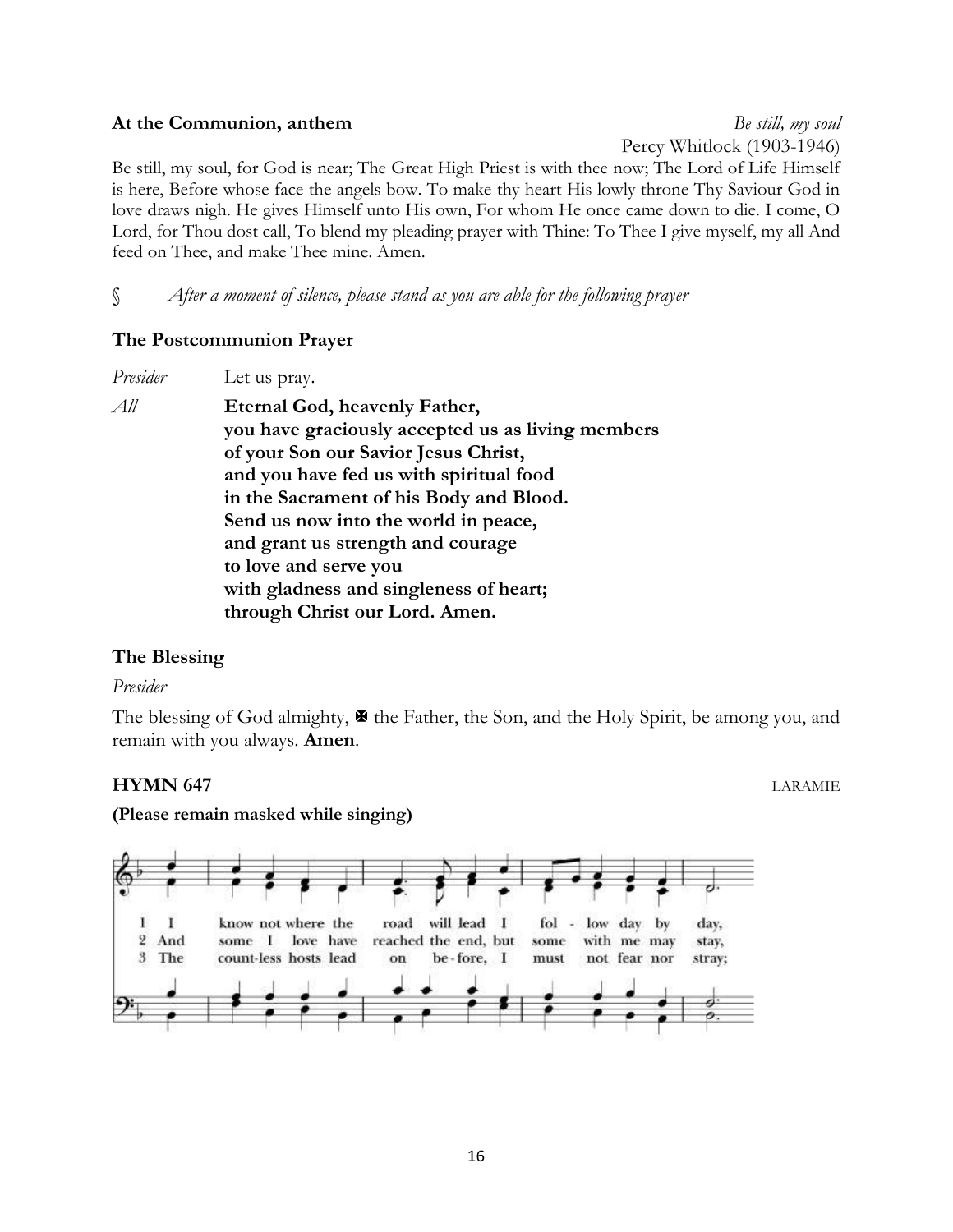![](_page_16_Figure_0.jpeg)

Words: Evelyn Atwater Cummins (1891-1971) Music: *Laramie,* Arnold George Henry Bode (1866-1952)

#### **The Dismissal**

*Deacon*

Let us go forth in the name of Christ. *People* **Thanks be to God.**

**Organ Voluntary** *Improvisation on* LARAMIE Gabriel Arregui

*§ The clergy, altar party, and people depart as music is played.*

*If you choose not to remain for the Organ Voluntary, please leave quietly out of respect for those who would like to stay and listen or pray for a while. Thank you.*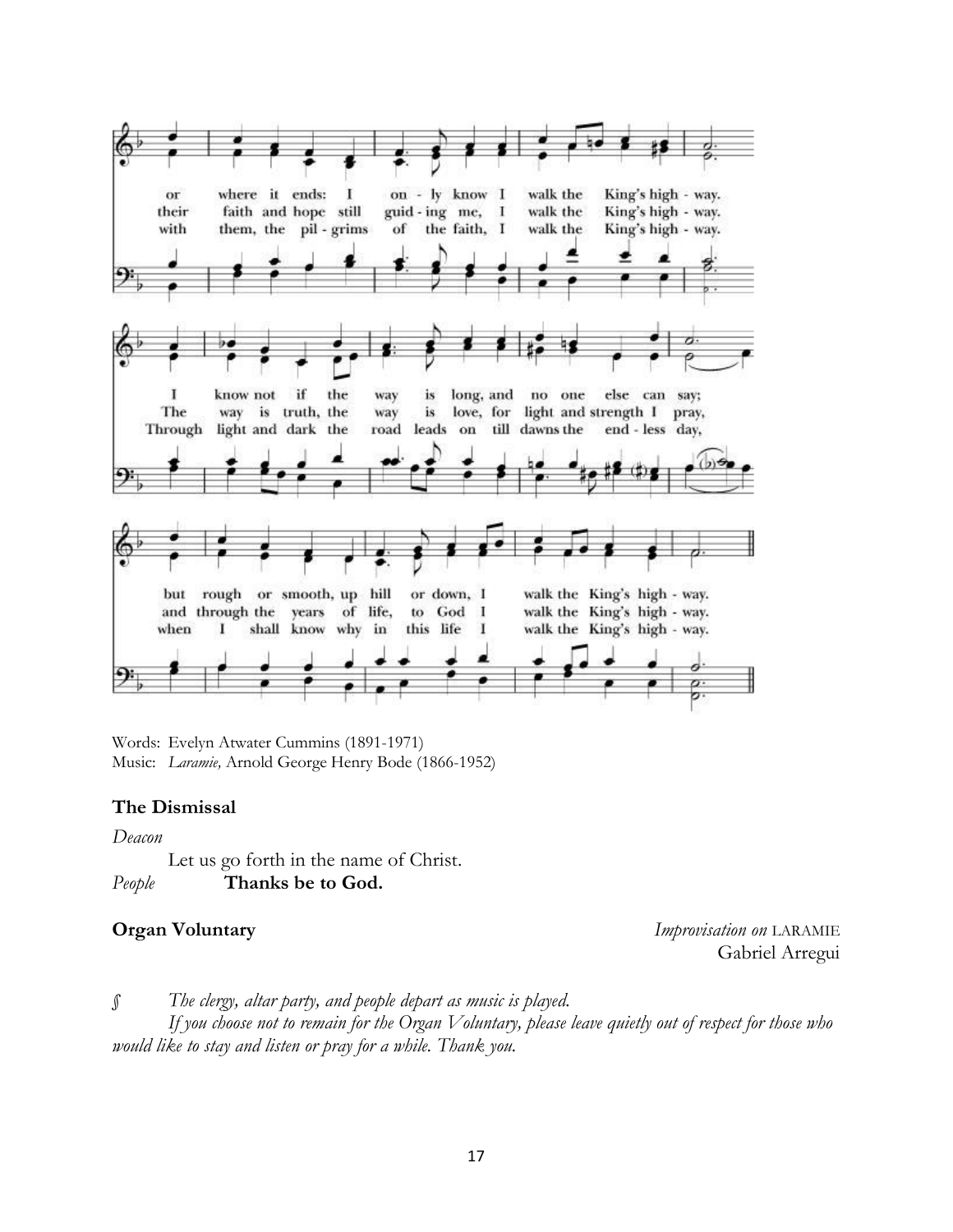#### **Ministers of the Liturgy**

*Presider:* The Rev. Richard Hogue, Jr. Preacher & Dean: The Very Rev. Penny Bridges *Deacon:* The Rev. Anne Chisham *Readers:* Peter Bolland, Paul Teyssier *Intercessor:* Ric Todd *Head Verger:* Cn. Lisa Churchill *Verger:* Don Mitchell *Altar Servers:* Stacey Klaman, Dan Love, Bart Smoot *Thurifer:* Ron White *Altar Guild:* Ellen Hargus, Craig Monsell, Marty Olson, Mary Rathbun, Mary Tranbarger *ASL Interpreter:* Cherie Dean *Usher-in-charge:* Robert Reed *Ushers*: Rosie Bird, Julia Gorman, Gene Killian, Marty Olson *Director of Music:* Cn. Martin Green *Assistant Organist:* Gabriel Arregui *Organ Scholar:* Jesse Puglia *Choir:* Members of the Cathedral Choir *Cathedral audio:* Bob Knight *Audio/Visual Technicians:* Wayne Riehm, Mike Thornburgh, Kelsey Young, Paul Young